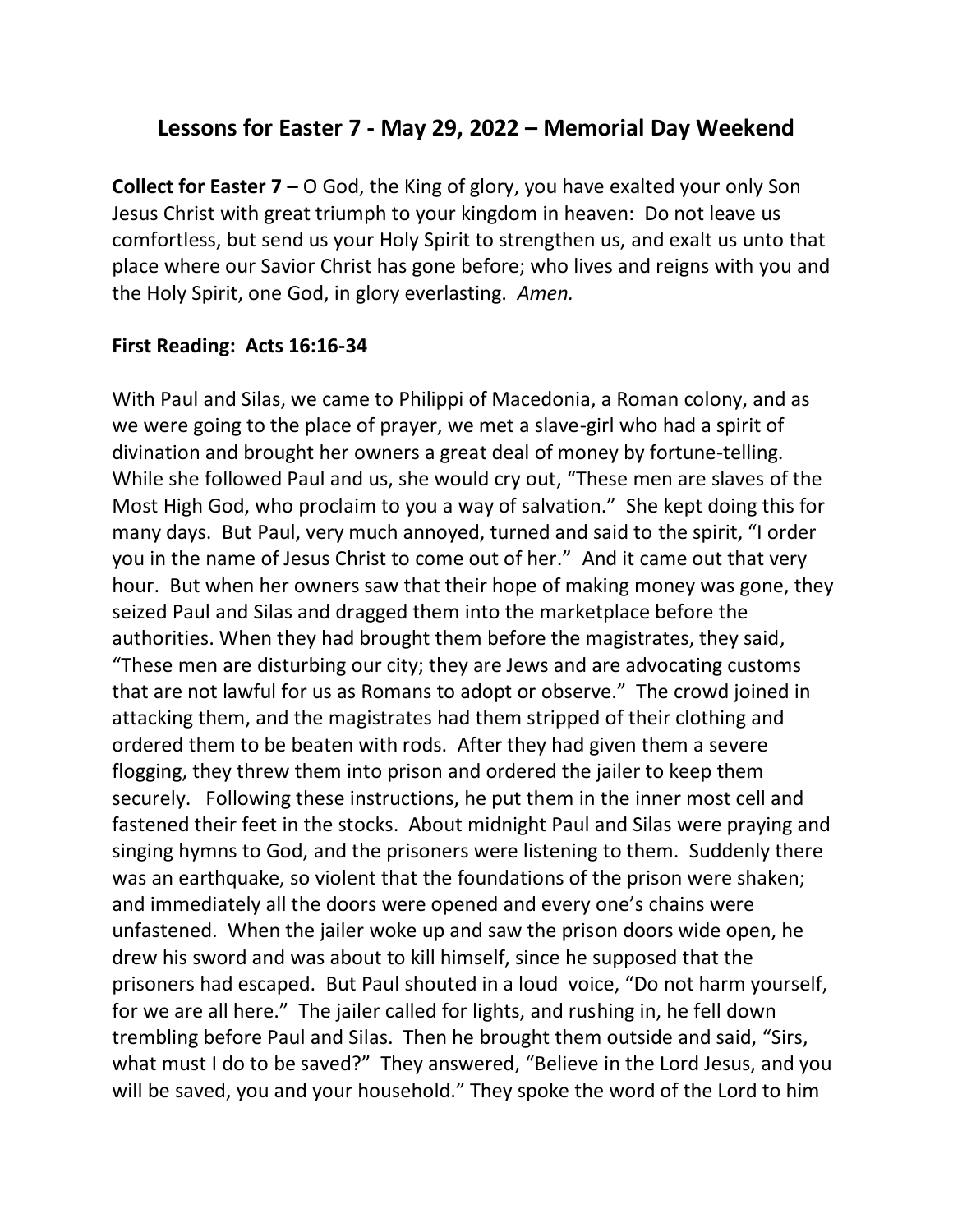and to all who were in his house. At the same hour of the night he took them, and washed their wounds; then he and his entire family were baptized without delay. He brought them up into the house and set food before them; and he and his entire household rejoiced that he had become a believer in God.

The Word of the Lord. *Thanks be to God.*

#### **Psalm 97**

The Lord is King; let the earth rejoice; *let the multitude of the isles be glad.* Clouds and darkness are round about him righteousness and justice are the foundations of his throne. A fire goes before him *and burns up his enemies on every side.* His lightnings light up the world; *the earth sees it and is afraid.* The mountains melt like wax at the presence of the Lord, *at the presence of the Lord of the whole earth.* The heavens declare his righteousness, *and all the peoples see his glory.* Confounded be all who worship carved images and delight in false gods! *Bow down before him, all you gods.* Zion hears and is glad, and the cities of Judah rejoice, *because of your judgments, O Lord.* For you are the Lord, most high over all the earth; *you are exalted far above all gods.* The Lord loves those who hate evil; *he preserves the lives of his saints and delivers them from the hand of the wicked.* Light has spring up for the righteous, and joyful gladness for those who are truehearted. Rejoice in the Lord, you righteous, and give thanks to his holy Name.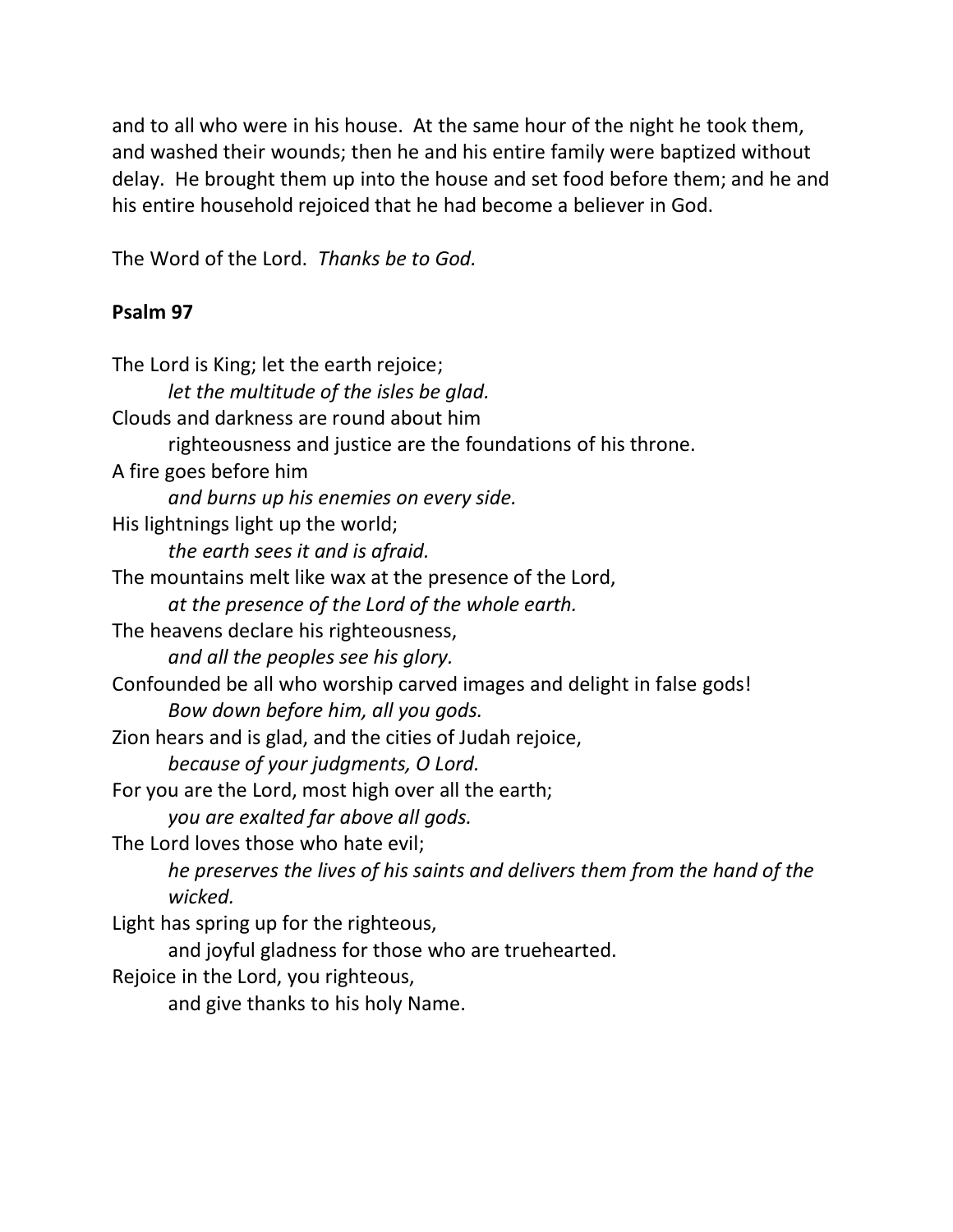# **Second Reading: Revelation 22:12-14, 16-17, 20-21**

"See, I am coming soon; my reward is with me, to repay according to everyone's work. I am the Alpha and the Omega, the first and the last, the beginning and the end." Blessed are those who wash their robes, so that they will have the right to the tree of life and may enter the city by the gates." It is I, Jesus, who sent my angel to you with this testimony for the churches. I am the root and the descendant of David, the bright morning star." The Spirit and the bride say, "Come." And let everyone who hears say, "Come." And let every one who is thirsty come. Let anyone who wishes take the water of life as a gift. The one who testifies to these things says, "Surely I am coming soon." Amen. Come, Lord Jesus! The grace of the Lord Jesus be with all the saints. Amen.

The Word of the Lord. *Thanks be to God.*

#### **Gospel: John 17:20-26**

Jesus prayed for his disciples, and then he said, "I ask not only on behalf of these, but also on behalf of those who will believe in me through their word, that they may all be one. As you, Father, are in me and I am in you, may they also be in us, so that the world may believe that you have sent me. The glory that you have given me I have given them, so that they may be one, as we are one, I in them and you in me, that they may become completely one, so that the world may know that you have sent me and have loved them even as you have loved me. Father, I desire that those also, whom you have given me, may be with me where I am, to see my glory, which you have given me g because you loved me before the foundation of the world. Righteous Father, the world does not know you, but I know you; and these know that you have sent me. I made your name known to them, and I will make it known, so that the love with which you have loved me may be in them, and I in them."

The Word of the Lord. *Thanks be to God*.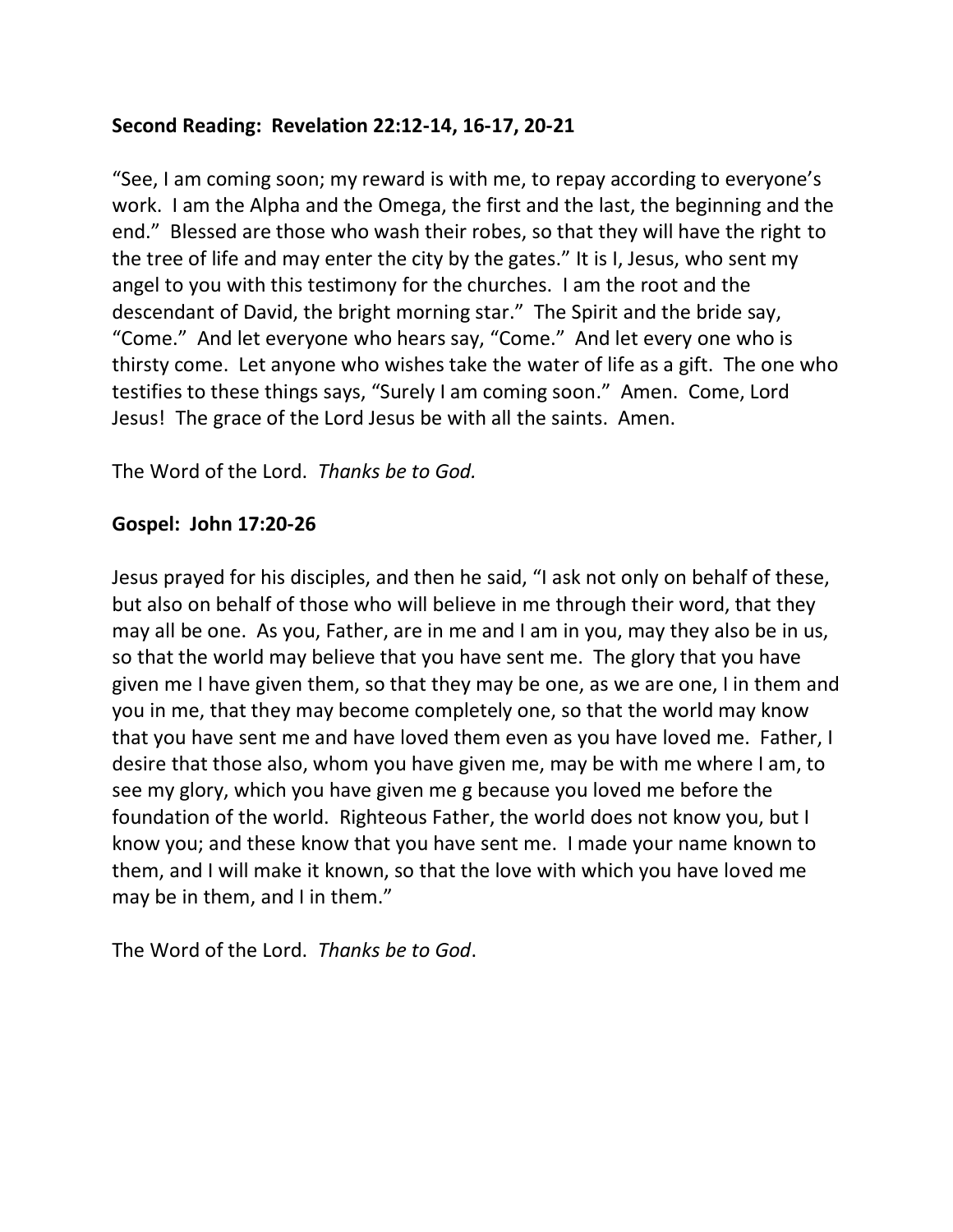# **Sermon preached at St. Christopher-by-the-Sea, Gibson Island, Maryland, by The Rev. Charles Rowins, on May 29, 2022, Easter 7 and Memorial Day Weekend.**

Memorial Day Weekend, always a special occasion, particularly for this Island Community and its record of tradition of national service of all sorts.

In particular, it's a time to remember and give thanks for those who died defending our nation. And it's also a time to remember those who lost a son or daughter or mom or dad in the service of the nation.

As we honor those who sacrificed, we also remember those dealing with the loss of loved ones. For every hero in battle, there are heroes back home, making adjustments and carrying on with grateful but sad hearts.

The sadness is always heavy, but it is particularly so this weekend because of the loss of life at a school site. The "memorial" in Memorial Day knows no boundaries.

But the "memorial" in Memorial Day also means a new set of heroes, including people who support survivors. Friends, neighbors, strangers, congregations, who do what they can to honor sacrifice and sustain spirits. Uniform or not.

In short, there's a role for all of us. This role is the centerpiece of this morning's Collect. Here it is: "Do not leave us comfortless." Which leads to these important questions: "What can we do to provide comfort?" How can we honor? How can we support? How can we help lift up the spirits of those who are hurting?

Our first reading this morning – the passage from Acts **(Acts 16:16-34)** – is intriguing. Paul and Silas do a good deed. They order an evil spirit to leave a fortune-teller. The spirit responds and leaves. This act of kindness angers those who were making money off of the fortune-teller. The result is harsh punishment for Paul and Silas. In captivity, they maintain their faith by praying and singing.

Their faithfulness not only supported the other prisoners, it triggered an earthquake and the unfastening of chains. The guard, fearing a reprimand for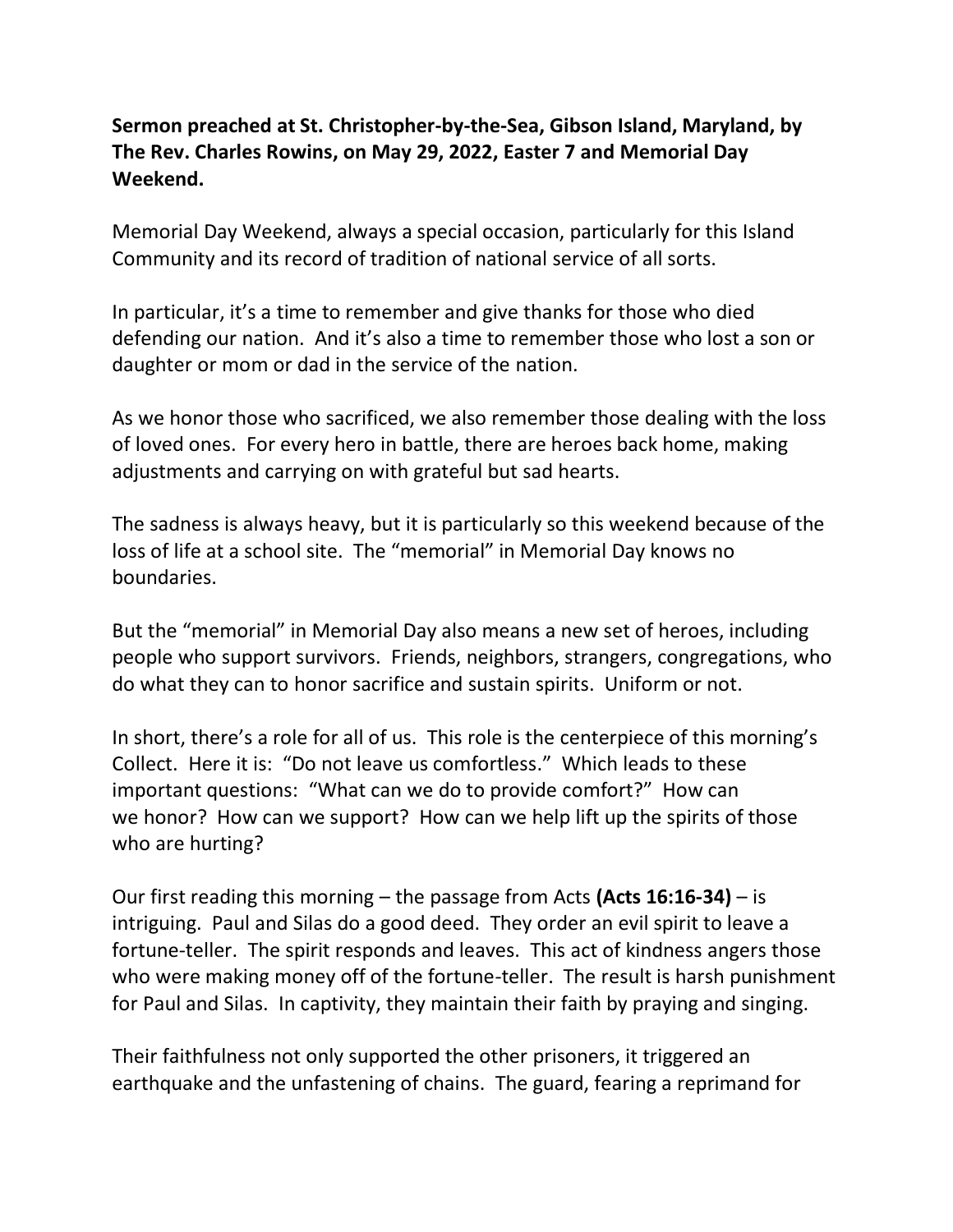allowing a prison break, was about to kill himself. After all, he would be blamed. But Paul and Silas and the others said, "We're not leaving. We're all here." The guard, duly impressed by this act of love, asked what he needed to do to be saved. The response from Paul and Silas was "Believe in the Lord Jesus, and you will be saved, you and your household."

What is the application of today's lessons to Memorial Day? There are several.

There is the element of **self-sacrifice**. When you serve, you agree to a lot, including putting your life on the line. And service comes in many forms, abroad and at home.

There is the element of **courage,** knowing that sacrifice carries a cost, and it could be the cost of one's life.

And there's the element of **trust**. Will the sacrifice make a difference? A huge part of faith in God is trusting that there is a God, who not only listens, but responds. When we pray "Our Father ...." we are counting on being heard by the Creator of the Universe.

Now, just how the Creator handles our prayer is well above our pay-grade, but that there is a Creator who listens is a given in our faith.

At most of our worship services we recite a psalm. The language of the Psalms is a language of profound trust. From this morning's Psalm **(Psalm 97)**: "For you are the Lord, most high over all the earth; you are exalted far above all gods."

Today's lesson from Revelation (**Revelation 22:14, 16-17, 20-21**) also is full of trust and confidence. "Alpha and Omega, first and last, beginning and end."

Not a hint of doubt. Which is a pretty good description of the thanksgiving and pride and hope and honor that is Memorial Day. The "comfort" that we are pledged, by our baptism, to offer to those individuals and families who have lost loved ones is grounded in our trust and confidence.

We aren't angry when it comes to Memorial Day. We aren't in denial about the pain that goes with the loss of loved ones and neighbors. No, our energy goes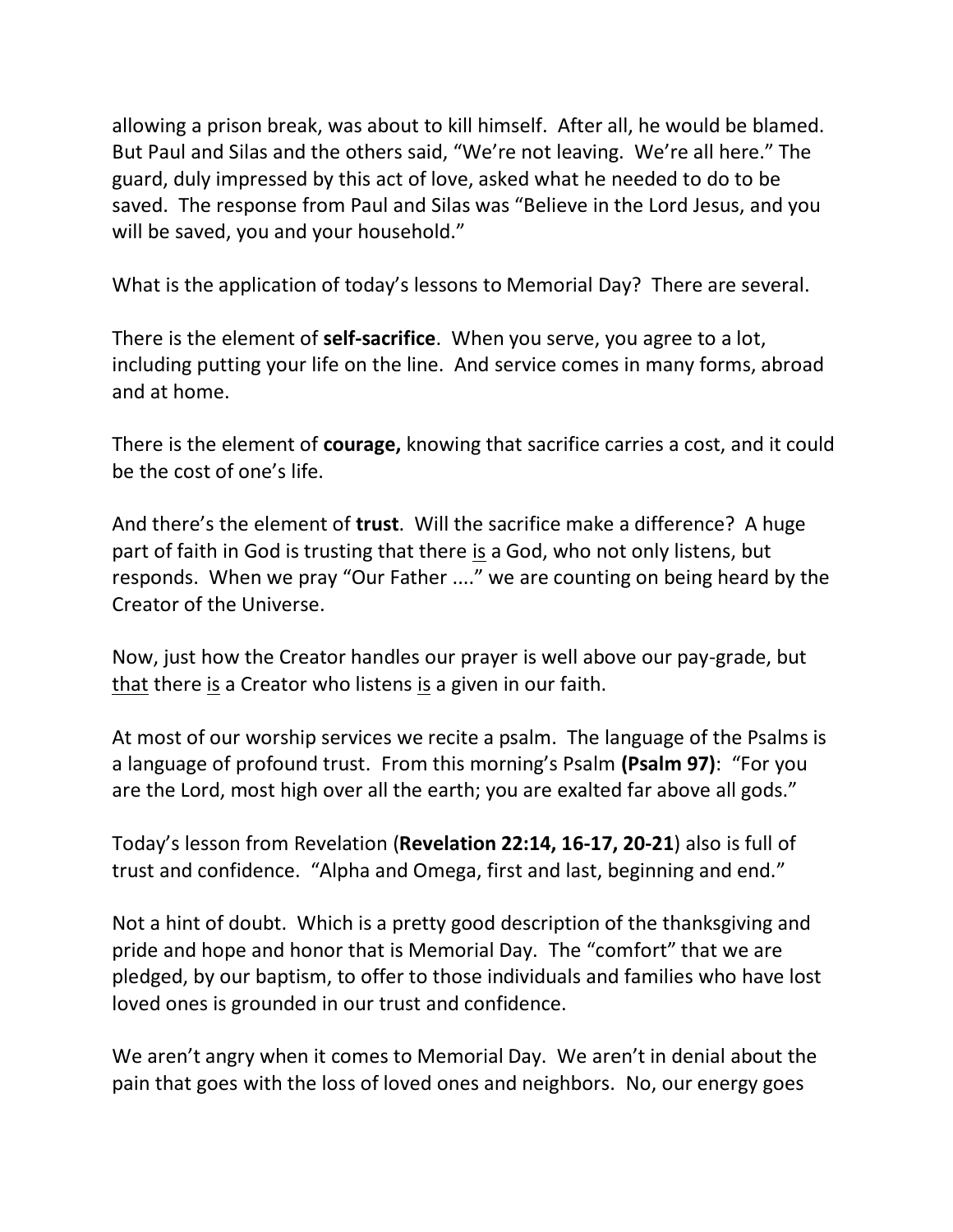into providing comfort. We take seriously the command embedded in today's **Collect**: "Do not leave us comfortless."

And it's not just a command. It's a privilege. It's a form of national service in itself. It's our way of giving thanks for the extreme service that others have provided and for which many have given their lives.

In a sense, Memorial Day is more than a national day of remembrance. It's a day of **service** of all sorts. Service offered in the extreme, and comfort provided those who have lost loved ones. "Do not leave us comfortless." Jesus didn't. And we don't.

Oh yes, sometimes we misuse freedom, and people suffer. But, thankfully, most of the time we use that same freedom to address suffering, to provide comfort in all sorts of ways, to assist those who fight for righteous causes, to be the kind of people our Lord wants us to be. And always in the Lord's company.

Let's add one more element to our Memorial Day observance. Self-sacrifice, courage, trust, and **privilege**.

It's an honor, isn't it, to be commanded by the Lord not to leave any one comfortless? He has given us a job. He has appointed us to provide some relief. It's our responsibility now. It's our privilege.

We know from our own setbacks and losses just how valuable it is to be comforted. And we know how important it is to offer comfort. From John's Gospel **(John 17:20-26**): "Father, I desire that those also, whom you have given me, may be with me where I am, to see my glory, which you have given me because you loved me before the foundation of the world."

You know the phrase "Back at you." You receive a positive comment from one whom you admire, and in thanksgiving you respond "Back at you." It's a conversation. And it's a great feeling.

And it's a feeling often experienced at a Memorial Garden. There's a conversation of sorts. Two parties, if you will, grounded in love and thanksgiving.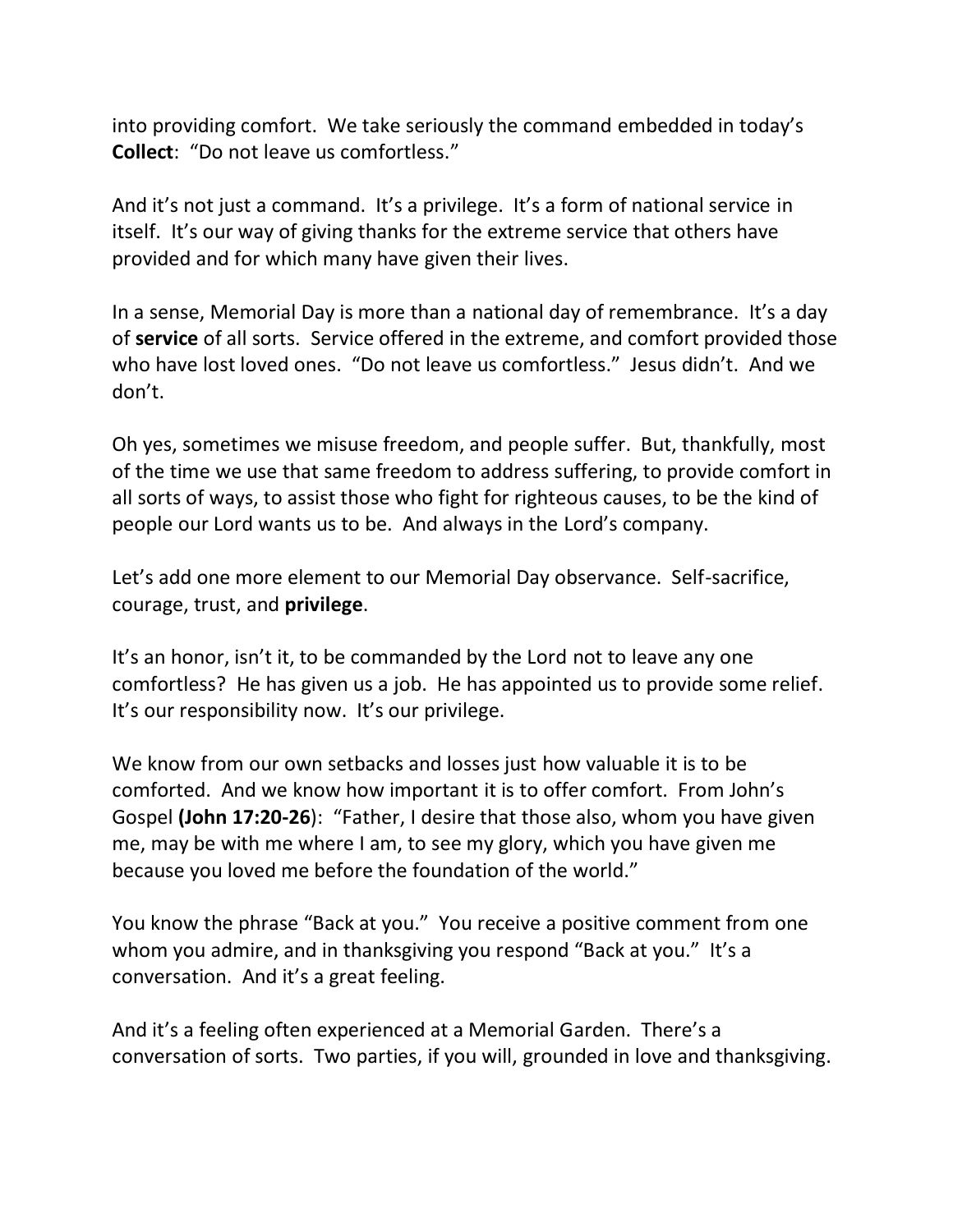If no one is around, we might actually speak aloud to the person being remembered. And when we do that, we sometimes get the feeling that the other person hears us and responds with "Back at you."

And, if this isn't mysterious enough, sometimes we hear the other person initiating the conversation, to which we respond aloud "Back at you."

Yes, Memorial Day is a heavy day in many ways. But it is also a proud and grateful day. To those who have sacrificed for us and to those who comfort those who experience loss, we say thank you.

And at the head of this list of people to remember is the One who gave his life for us. To which we proudly say, "Back at you, Lord." It's the Memorial Garden equivalent of - you guessed it - "Amen."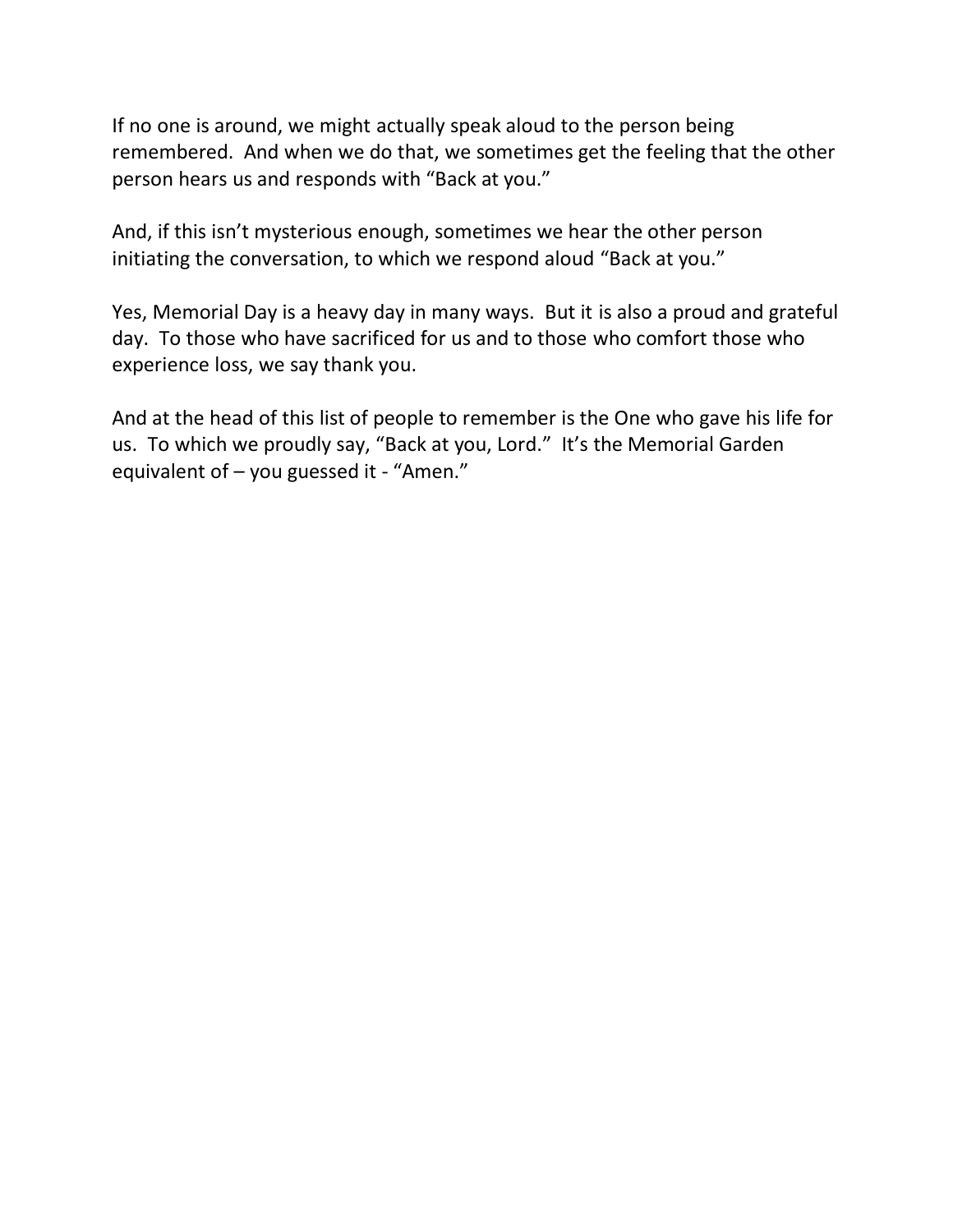# **Seventh Sunday of Easter Service – Memorial Day Weekend May 29, 2022**

# **Prelude**

#### **Hymn 718 – God of our fathers**

God of our fathers, whose almighty hand leads forth in beauty all the starry band of shining worlds in splendor through the skies, our grateful songs before thy throne arise.

Thy love divine hath led us in the past, in this free land by thee our lot is cast; be thou our ruler, guardian, guide, and stay, thy word our law, thy paths our chosen way.

From war's alarms, from deadly pestilence, be thy strong arm our ever sure defense; thy true religion in our hearts increase, thy bounteous goodness nourish us in peace.

Refresh thy people on their toilsome way, lead us from night to never-ending day; fill all our lives with love and grace divine, And glory, laud, and praise be ever thine.

#### **Opening sentence - BCP page 40**

This is the day which the Lord hath made; we will rejoice and be glad in it.

### **Invitation to Confession – BCP page 41**

So that we may prepare ourselves in heart and mind to worship Almighty God, let us, with penitent and obedient hearts, confess our sins, that we may obtain forgiveness by his infinite goodness and mercy.

### **Confession – BCP pages 41-42**

*Almighty and most merciful Father, we have erred and strayed from thy ways like lost sheep, we have followed too much the devices and desires of our own hearts, we have offended against thy holy laws, we have left undone those things which*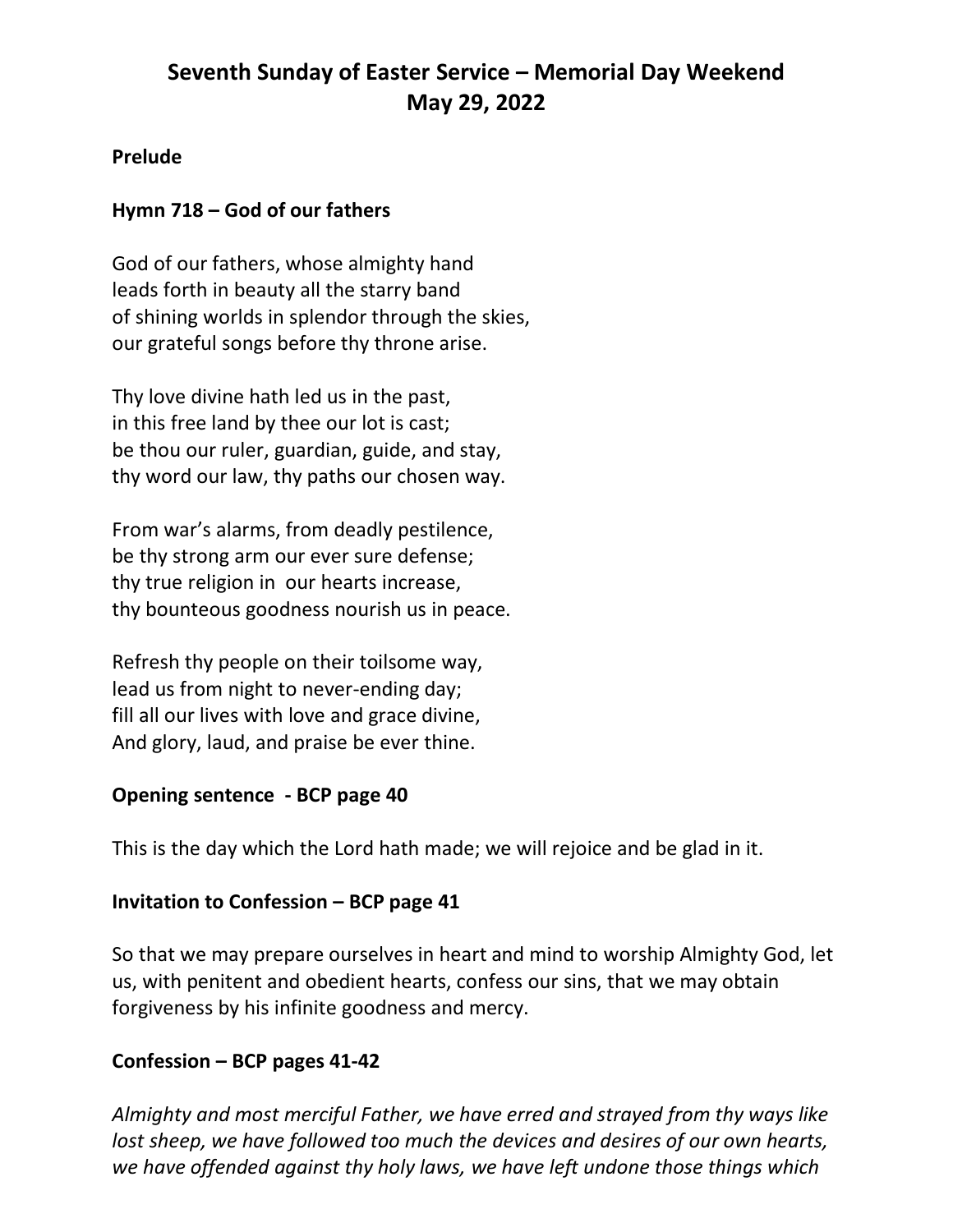*we ought to have done, and have done those things which we ought not to have done. But thou, O Lord, have mercy upon us, spare thou those who confess their faults, restore thou those who are penitent, according to thy promises declared unto mankind in Christ Jesus our Lord; and grant, O most merciful Father, for his sake, that we may hereafter live a godly, righteous, and sober life, to the glory of thy holy Name. Amen.*

# **Absolution – BCP page 42**

The almighty and merciful Lord grant you absolution and remission of all your sins, true repentance, amendment of life, and the grace and consolation of his Holy Spirit. *Amen.*

### **Gloria – BCP page 42**

O Lord, open thou our lips. *And our mouth shall show forth thy praise.*

*Glory to the Father, and to the Son, and to the Holy Spirit: as it was in the beginning, is now, and will be for ever. Amen.*

#### **Venite – BCP page 44**

Come, let us sing to the Lord; let us heartily rejoice in the strength of our salvation. Let us come before his presence with thanksgiving, and show ourselves glad in him with psalms. For the Lord is a great God, and a great King above all gods. In his hand are all the corners of the earth, and the strength of the hills is his also. The sea is his and he made it, and his prepared the dry land. O come, let us worship and fall down and kneel before the Lord our Maker. For he is the Lord our God, and we are the people of his pasture and the sheep of his hand. O worship the Lord in the beauty of holiness; let the whole earth stand in awe of him. For he cometh, for he cometh to judge the earth, and with righteousness to judge the world and the people with his truth.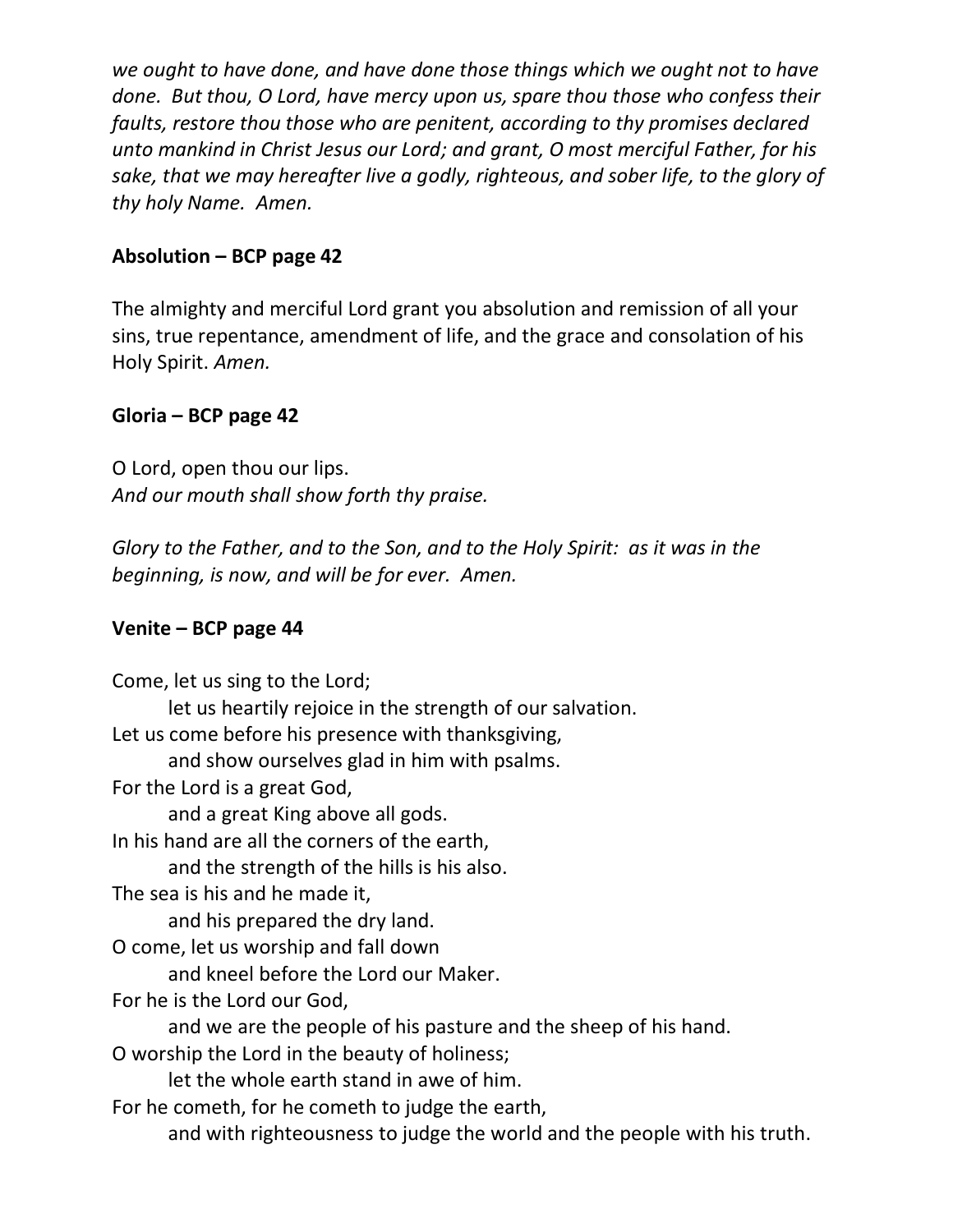#### **Psalm 97 – insert**

#### **First Reading: Acts 16:16-34 – insert**

### **Second Reading: Revelation22:14, 16-17, 20-21 – insert**

**Hymn 716** *God bless our native land*

God bless our native land; firm may she ever stand through storm and night: When the wild tempests rave, ruler of wind and wave, Do thou our country save by thy great might.

For her our prayers shall rise to God, above the skies; on him we wait; thou who art ever nigh, guarding with watchful eye, to thee aloud we cry, God save the state!

#### **Gospel Lesson: John 17:20-26 - insert**

**Sermon – The Rev. Charles Rowins**

### **Apostles' Creed – pp 53-54**

*I believe in God, the Father almighty, maker of heaven and earth;*

*And in Jesus Christ his only Son our Lord; who was conceived by the Holy Ghost, born of the Virgin Mary, suffered under Pontius Pilate, was crucified, dead, and buried, He descended into hell. The third day he rose again from the dead. He ascended into heaven, and sitteth on the right hand of God the Father almighty. From thence he shall come to judge the quick and the dead.*

*I believe in the Holy Ghost,*

*the holy catholic Church, the communion of saints, the forgiveness of sins, the resurrection of the body, and the life everlasting. Amen.*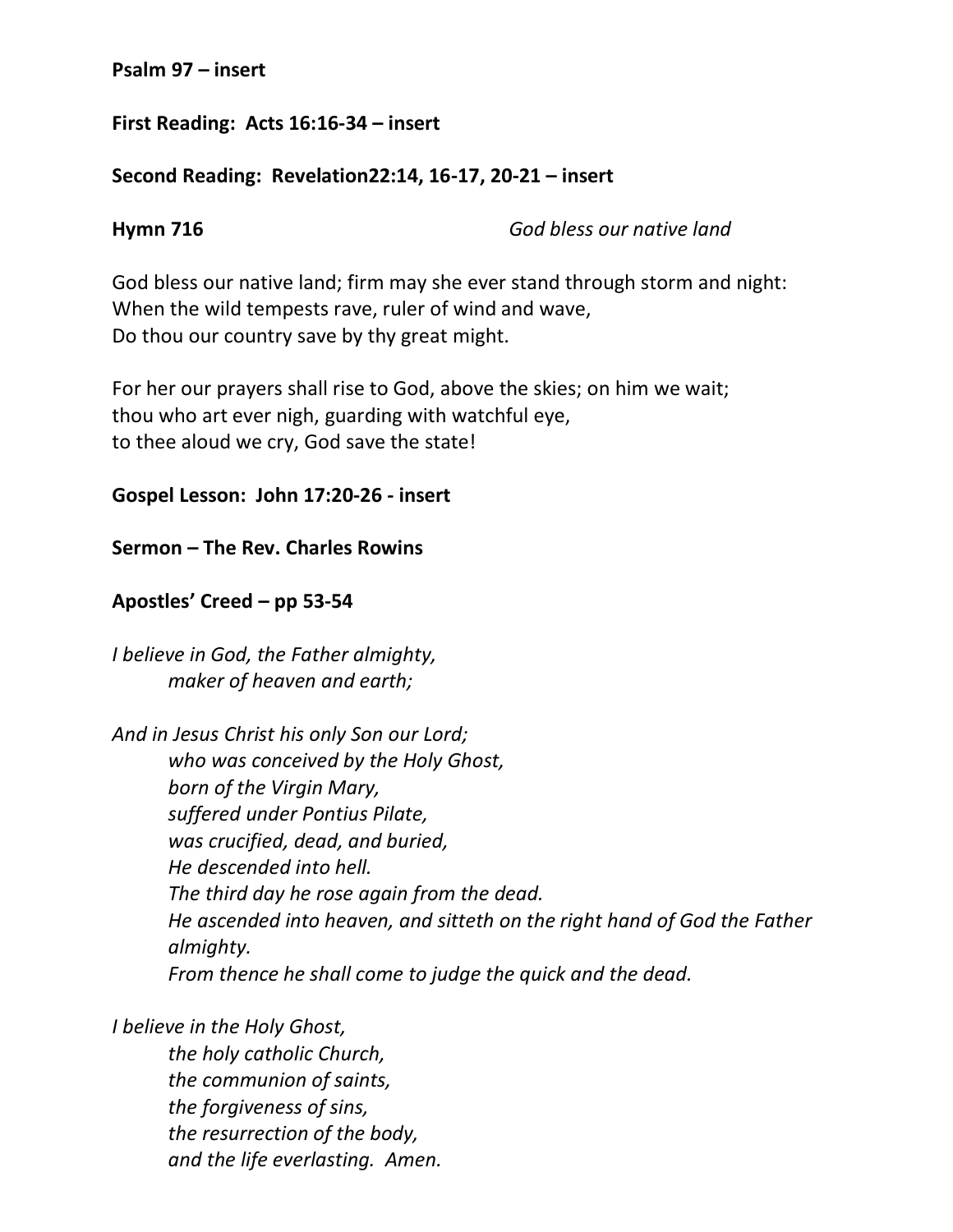### **Lord's Prayer**

The Lord be with you. *And with thy spirit.* Let us pray.

*Our Father, who art in heaven, hallowed be thy Name, thy kingdom come, thy will be done, on earth as it is in heaven. Give us this day our daily bread. And forgive us our trespasses, as we forgive those who trespass against us. And lead us not into temptation, but deliver us from evil. For thine is the kingdom, and the power, and the glory, for ever and ever. Amen.*

# **Suffrages A – page 55**

O Lord, show thy mercy upon us; *and grant us thy salvation.* Endue thy ministers with righteousness; *and make thy chosen people joyful.* Give peace, O Lord, in all the world; *for only in thee can we live in safety.* Lord, keep this nation under thy care; *and guide us in the way of justice and truth.* Let thy way be known upon earth; *thy saving health among all nations.* Let not the needy, O Lord, be forgotten; *nor the hope of the poor be taken away.* Create in us clean hearts, O God; *and sustain us with thy Holy Spirit.*

### **Collect for Easter 7 – insert**

O God, the King of glory, who hast exalted your only Son Jesus Christ with great triumph to your kingdom in heaven: Do not leave us not comfortless, but send us your Holy Spirit to strengthen us, and exalt us to that place where our Savior Christ has gone before; who lives and reigns with you and the Holy Spirit, one God, in glory everlasting. *Amen.*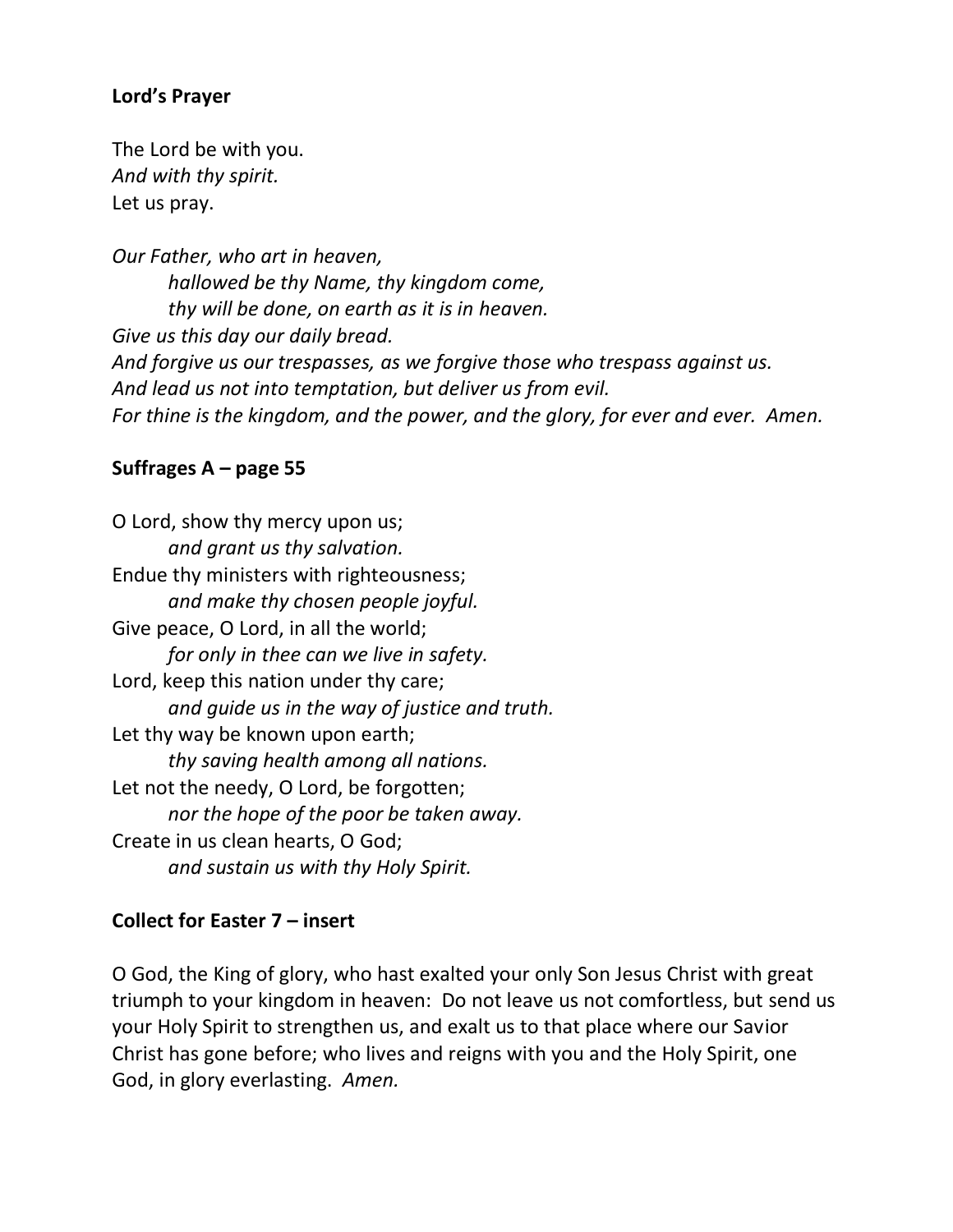# **Prayers for Sunday and Memorial Day**

O God, you make us glad with the weekly remembrance of the glorious resurrection of your Son our Lord: Give us this day such blessing through our worship of you, that the week to come may be spent in your favor; through Jesus Christ our Lord. *Amen.*

Dear Lord, we remember before you with grateful hearts the men and women who have given their lives in the service of the nation, as well all those who have served and are serving with honor. Grant that we may continue to honor and extend the freedoms our nation enjoys, and support those nations who defend their freedom. We ask your blessing as well on those entrusted with leadership at home and abroad. Help us all never to take freedom for granted and to step when that freedom is threatened. In your Son's Name we pray. *Amen.*

# **General Thanksgiving - BCP pp 58-59**

Almighty God, Father of all mercies, we thine unworthy servants do give thee most humble and hearty thanks for all thy goodness and loving-kindness to us and to all men. We bless thee for our creation, preservation, and all the blessings of this life; but above all for thine inestimable love in the redemption of the world by our Lord Jesus Christ, for the means of grace, and for the hope of glory. And we beseech thee, give us that due sense of all thy mercies, that our hearts may be unfeignedly thankful; and that we show forth thy praise, not only with our lips, but in our lives, by giving up ourselves to thy service, and by walking before thee in holiness and righteousness all our days; through Jesus Christ our Lord, to whom with thee and the Holy Ghost, be all honor and glory, world without end. Amen.

### **Announcements and** *America*

### **Prayer of St. Chrysostom – BCP, p 59**

Almighty God, who hast given us grace at this time with one accord to make our common supplication unto thee, and hast promised through thy well-beloved Son that when two or three are gathered together in his Name thou wilt be in the midst of them: Fulfill now, O Lord, the desires and petitions of thy servants as may be best for us; granting us in this world knowledge of thy truth, and in the world to come life everlasting. *Amen*.